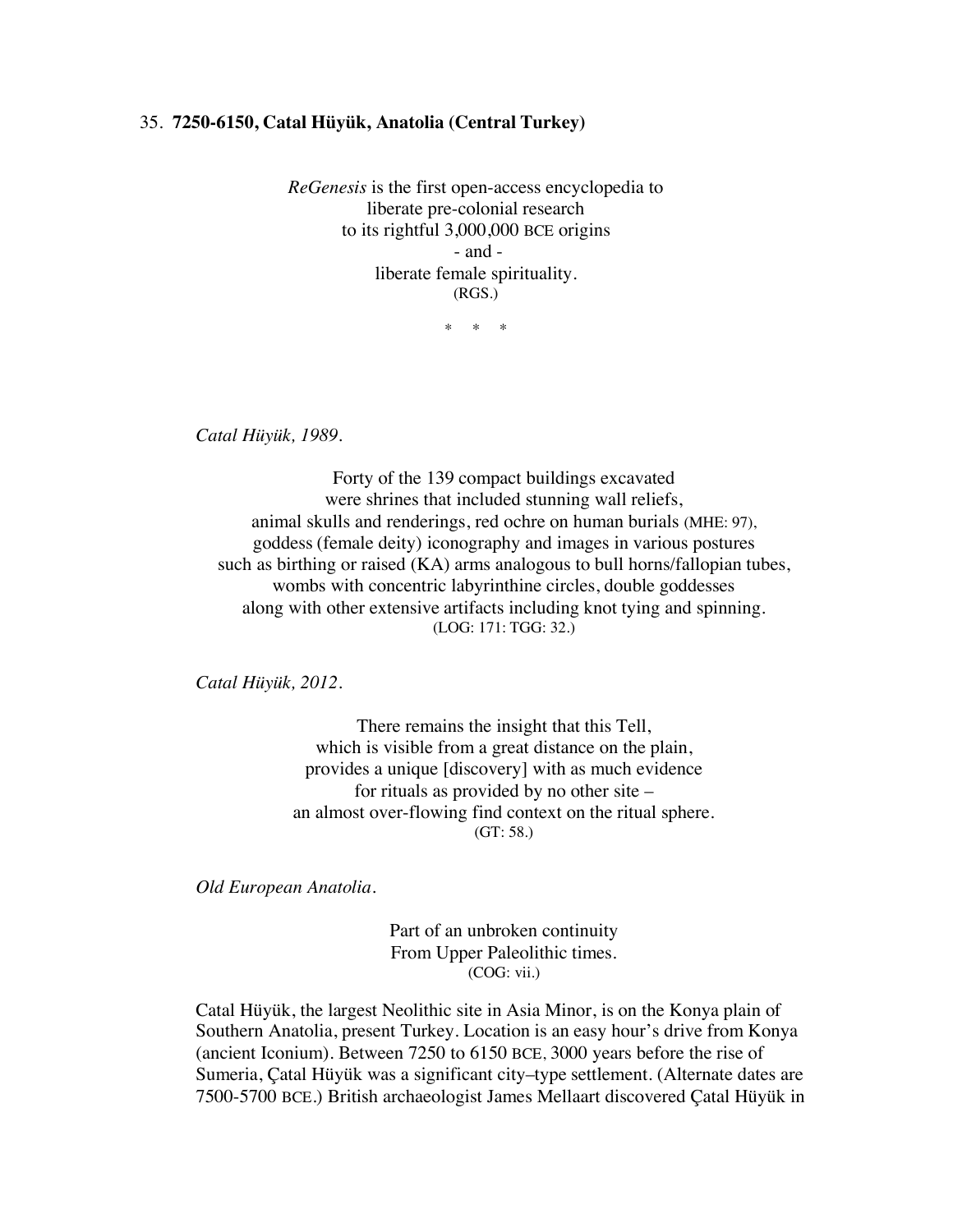1957/58 CE followed by four excavations between 1961 and 1965. Mellaart's archaeological and ethno–historical finds are unparalleled relative to any other Neolithic site. In 1986, Çatal Hüyük included 13 building levels of houses, grains, trade items, temples, pillar cults and statues. In the multileveled Neolithic town of Çatal Hüyük, 40 of the 139 compact buildings excavated were shrines that included stunning wall reliefs, animal skulls and renderings, red ochre on human burials (MHE: 97), goddess (female deity) \* iconography and images in various postures such as birthing or raised (KA) arms analogous to bull horns/fallopian tubes, wombs with concentric labyrinthine circles, double goddesses (LOG: 171), along with other extensive artifacts including knot tying and spinning. (TGG: 32.) \* Excavation director at Çatal Hüyük, Ian Hodder in a 'goddess/female deity' conversation (7-17-2003) with Kathryn Rountree. (AGFC: 23-26.)

Çatal Hüyük observations on the ancient Anatolian art of weaving and spinning is summarized as follows. Spinning and then tying of knots to weave designs has prevailed in Turkey for the last 8000 years (6400-5700 BCE) starting with the diamond pattern at Çatal Hüyük in ancient Anatolia. (CH: 152-155; EW: 64.) There is significant evidence that the figure of the diamond (among other patterns) woven into textile designs reflects a female deity as the *Source* not only of life but also the mysteries of death and re–birth. Spinning, tying of knots and weaving the rites of life, death and re–birth patterns is a unique art of women that has continued cross-culturally (including the Caucasus regions, northern Iraq plus the Armenians and Kurdish) for some 30,000 years into the iconography of Judeo–Christian [Jewish Christian] art. Marie-Louise von Franz says, "The mystery of giving birth is basically associated with the ideas of spinning and weaving." (EW: 64.) (EW: 64-69.)

After 1965, Turkish authorities strictly limited Mellaart's archaeological permits due to the Dorak Affair misunderstandings. Consequently, Mellaart excavated only a fraction of the site. \* Mellaart estimated that there were 7000 inhabitants living, gathering, hunting and farming on these thirty–two acres. Houses were beehive or Pueblo style. In 1986, the Çatal Hüyük site was above another twelve levels. "When the houses of one level were destroyed, either by fire or simply by abandonment, a new house was built directly on top of the previous one (SGM: 28)." The bottom level is related to Syrian and Palestine cultures. Mellaart's evidence suggests that Çatal Hüyük and sister site Hacilar were settled, prosperous, balanced matrilineal societies that show little evidence of social or political stratification. He adds that these settlements owed their size and prosperity to the likelihood of being the 'spiritual center of the Konya plain.' (NNE: 106; SGM: 34; PRR: ix, n.1.)

\* (Currently under the direction of Ian Hodder.)

In Çatal Hüyük and Hacilar, Anatolia as well as Mesopotamia and Mesoamerica, a mother goddess (female deity) was preeminent–and–women were key players in the development of agriculture, art, plus seasonal and cultural rituals. Applicable is Judith Plaskow's suggestion that the mother goddess is a 'source of being.' (SAAS: 146.) Although women's association with agriculture is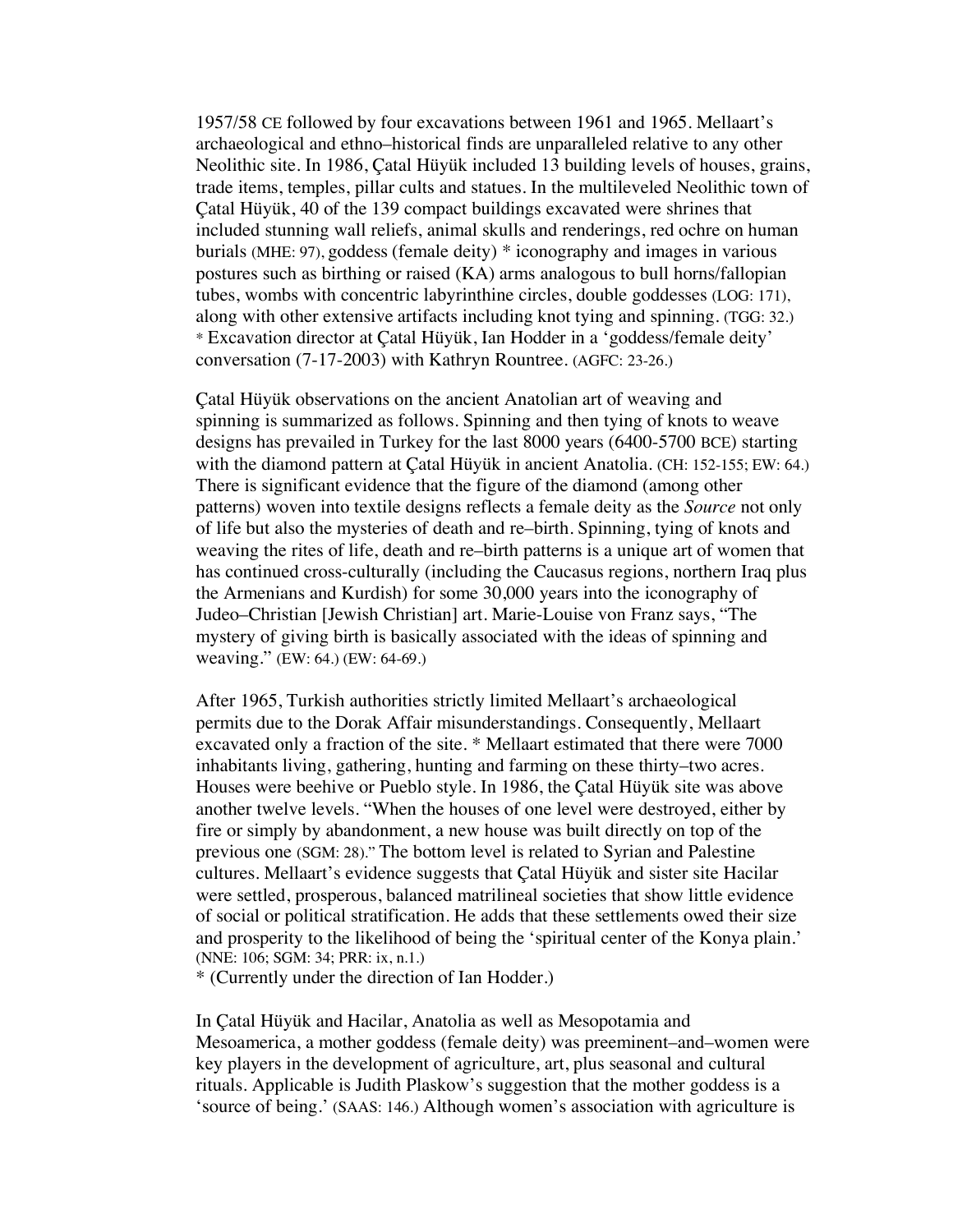well documented in R. F. Willetts' discussion on the women's ritual festival of Hellotia, he believes that the connection to herbal magic was much older than agriculture (WCC: 160), which may also speak to the healing arts and shamanism? "The male was usually a subsidiary figure, an associate or *paredros* of the goddess … [or] husband to the goddess, in a relationship which left its mark on subsequent legend (OGR: 11). " (PPG.)

From 6500 BCE onward, the use of herbs in some form of a ritual context appears to have continued in southeast Europe and later throughout Europe, until its demise c. 4500-2500 BCE, due to Indo–European invasions. As a result of a fire, the community of Çatal Hüyük ended in 6150 BCE. Given notable similarities of culture, settlers from Anatolia may have subsequently established Crete c. 7000. (OGR: 21.) Although Malta was flourishing 2000 years later than Çatal Hüyük, the goddess images are nevertheless very similar. (COG: 22-23; ROG: 56; CH: 77-203; MHE: 97; HNC: 227; PPSF: 60; AITA: 260; CB: 68-69, 252; WP: 77-107; WHH: 66; MK; CAH: Vol. 1, Part 1, 258.)

When launching the 1989 Çatal Hüyük fieldwork, Gobekli Tepe was not on my research schedule, but 26 years later, it deserves mention: especially given that the Çatal Hüyük project is now under the direction of Ian Hodder. \*

It was [is] important for us to know the [Çatal Hüyük] site, because there many features can be observed in a splendidly developed state, which at the time when Gobekli Tepe came into the light of history, was just starting to develop. Çatal Hüyük is at the beginning of the Pottery Neolithic. Its history starts in the second half of the  $8<sup>*</sup>$  millennium BCE, and its culture flourished most of the  $7<sup>th</sup>$  and the 6<sup>th</sup> millennia. The history of Gobekli Tepe, on the other hand begins as early as the  $10<sup>th</sup>$  millennium BCE. It thus belongs to a different, much older world, (GT: 59.) \* Thanks to the Ancient Art Council and the Global Heritage Fund, welcomed an opportunity to attend updates presented by Klaus Schmidt, (Gobekli Tepe, 7-31-2013) and Ian Hodder (Çatal Hüyük, 3-12-2012).

Further research on first villages: 7040-3500, Hacilar, Anatolia; 7000, Jericho; and 7000, Qal'at Jarmo. (RGS.)

Further research on the first Neolithic villages: 8300-4500, Sha'ar Hagolan (Sha'ar HaGolan); 7040-3500, Hacilar, Anatolia; 7000, Jericho, Canaan/Palestine: Mesolithic to Neolithic; and 7000, Qal'at Jarmo. (RGS.)

Further research on Neolithic Anatolia, origin of tree/pillar cults: 7100-6300, Cathedra Goddess of the Beasts; 4000, Garden of Eden, Sacred Trees, and Pillar Cults; 4000-3000, Egypt, Africa, and Cathedra Goddesses; 2000, Asherah; 1800, Re-Visioning Goddess Sarah and Abraham; 1490-1470, Hathor's Dendera (Denderah) Temple, Egypt; 1479-1425, Tuthmosis III, Egyptian King; 800, Tanit (Also, Taanit, Ta'anit, Tannit, or Tannin); 814, Carthage, Africa, the Goddess Tanit and Sacrifice; and 100 Mecca, the Ka'aba and Sacred Stones. (RGS.) (Also, CE entry: 16<sup>th</sup> Century, Kabbalah.) (RG.)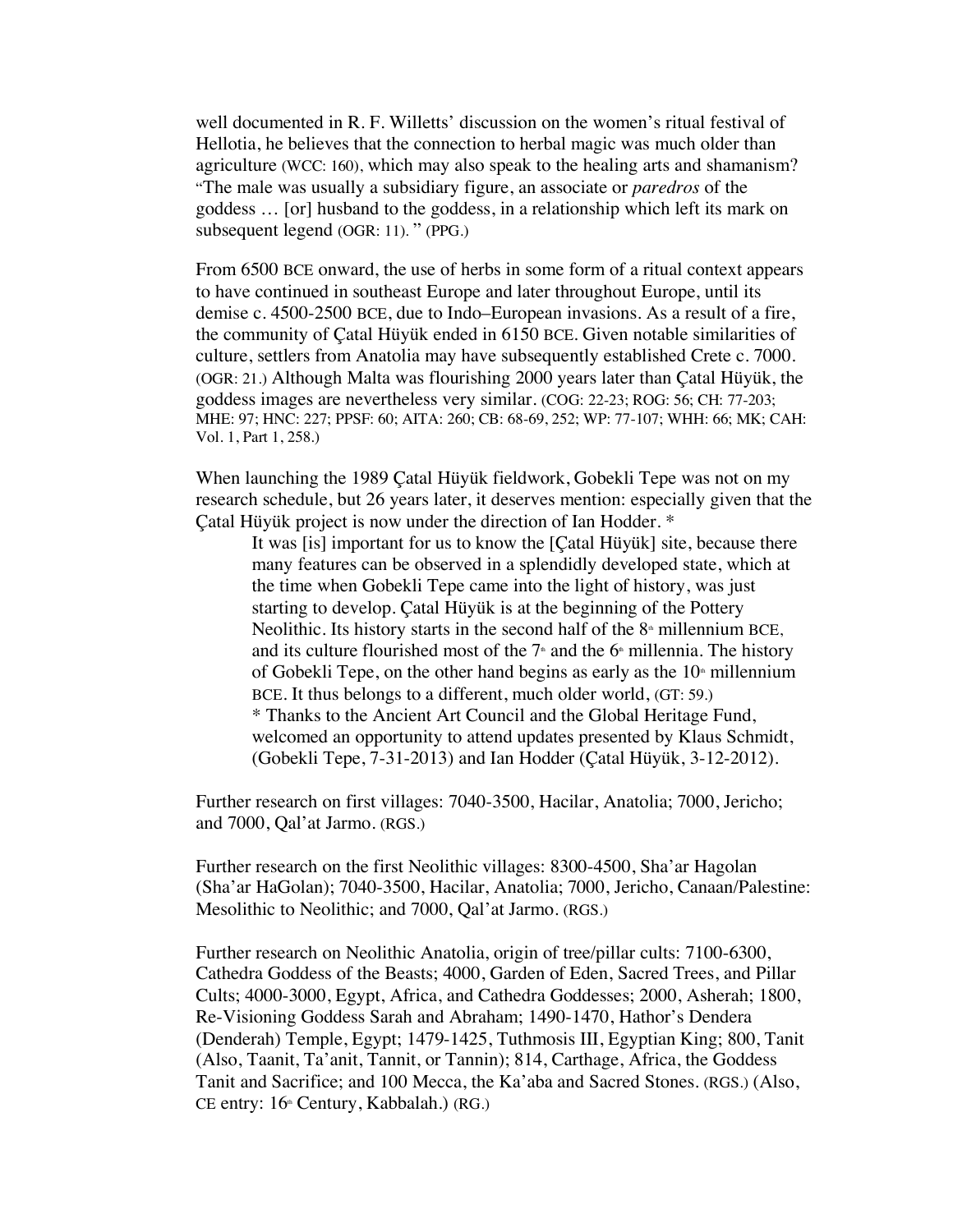Further research on women, healing and herbs: 16 Century Paracelsus. (RGS.)

Further Hacilar research: 7040-3500, Hacilar. (RGS.)

Further Crete research: 7000-5000, Early Neolithic Crete; 2600-2000, Early Bronze Age Crete; 2600-2150, Myrtos; 2000-1450, Middle Bronze Age Crete; 1600, Mycenaeans Dominant on Greek Mainland; and 1450-1100, Late Bronze Age Crete. (RGS.)

Further research on cathedra goddesses: 8300-4500, Sha'ar Hagolan (Sha'ar HaGolan); 7100-6300, Cathedra Goddess of the Beasts; 5500-3500, Cucuteni (Tripolye)) Culture, Eastern Europe; 5400-3500, Ancient Aphrodite: Chalcolithic or Copper Age; 4400-2500, Olympus Hera; 4000-3000, Egypt, Africa, and Cathedra Goddesses; 3250, Scorpion Tableau, Earliest Egyptian Proto-Hieroglyphics; 3000-2000, Anatolia, Kubaba and the Hittites; 2500, Inanna, Holder of the Me; 2000, Asherah; 800-700, Kuntillet Ajrud and Khirbet El-Qom; 750-650, Cybele and King Midas, Anatolia; 550, Cathedra Goddess Kourotrophos, Megara Hyblaea, Sicily; and 400, Cathedra Goddess Isis. (RGS.)

Further research on protohumanity, foraging and sedentarization research: Reiter, Rayna Rapp. "The Search for Origins: Unraveling the Threads of Gender Hierarchy." *Critique of Anthropology* 3.9 (Winter 1977): 5-24. (SFO.)

Further gather–hunter theory suggests that ancient female foragers supplied more than half of the food and medicinal herbs:

Dahlberg, Frances, Ed. *Woman the Gatherer.* New Haven, CT: Yale University Press, 1981. (WG.)

- Ehrenberg, Margaret. *Women in Prehistory*. Norman, OK: University of Oklahoma, 1989. 77-107. (WP.)
- Eliade, Mircea. *A History of Religious Ideas: From the Stone Age to the Eleusinian Mysteries.* 1976. Tran. W. R. Trask. Chicago, ILL: U. of Chicago Press, 1978. 29-55. (HR.)
- Flinders, Carol Lee. *At the Root of this Longing: Reconciling a Spiritual Hunger and a Feminist Thirst*. San Francisco, CA: Harper Collins, 1998. 104-7. (ATRL.)
- Leakey, Richard E., and Roger Lewin. *People of the Lake: Mankind and Its Beginnings*. Garden City, NY: Anchor Press, 1978. (POTL.)
- Miles, Rosalind. *Who Cooked the Last Supper? The Women's History of the World*. New York, NY: Three Rivers Press, 2001. 20, n. 6-7. (WCLS.)
- Reid, Andrew. "Interaction, Marginalization, and the Archaeology of The Kalahari." Ann Brower Stahl, Ed. *African Archaeology: A Critical Introduction*. Malden, MA: Blackwell Pub., 2005. 353- 377. (IMA.)
- Reiter, Rayna R. Ed. *Toward an Anthropology of Women*. New York, NY: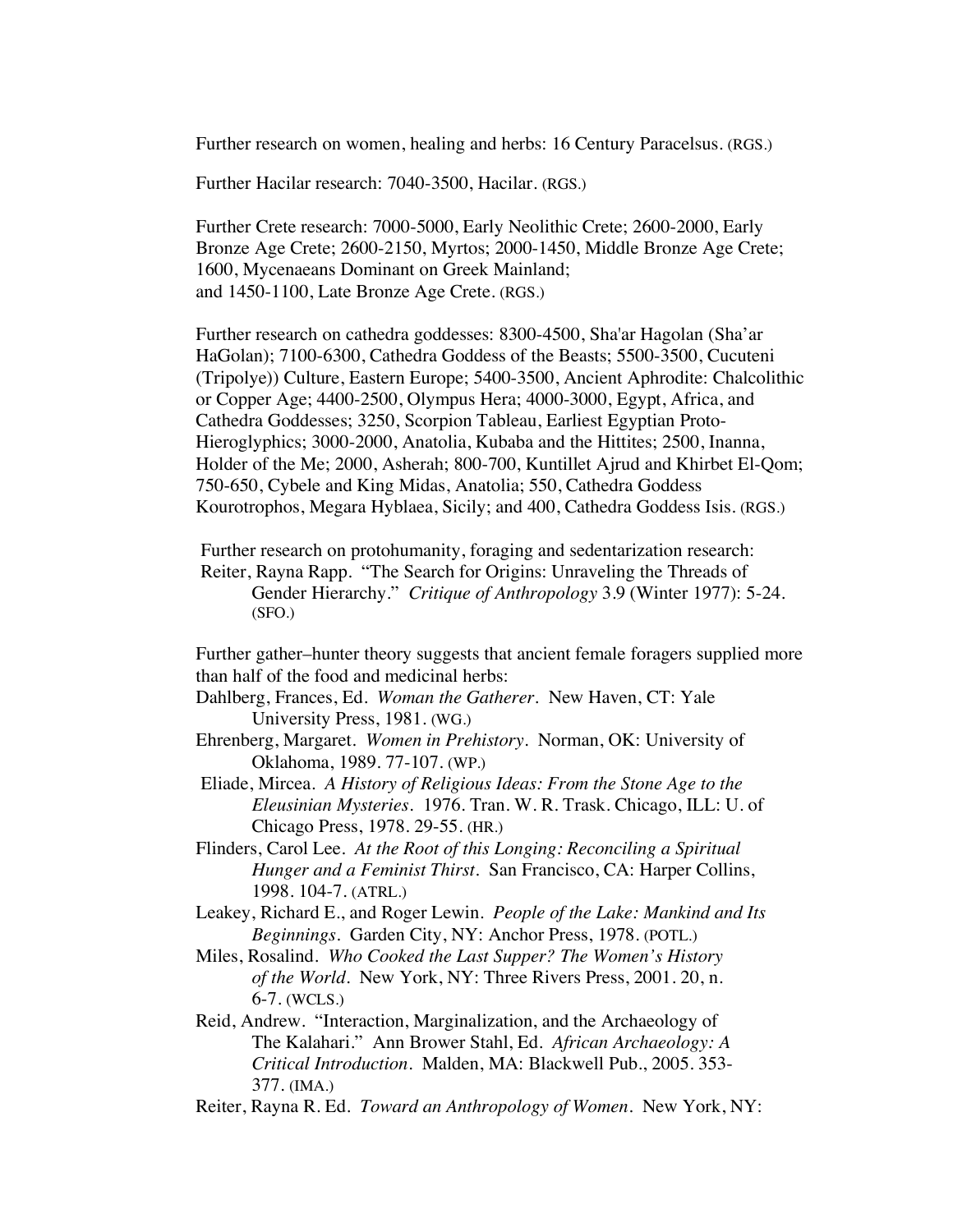Monthly Review Press, 1975. (TAAW.)

- Turnbull, Colin. *The Forest People*. New York, NY: Simon and Schuster, 1961. (TFP.)
- Willetts, R. F. *Cretan Cults and Festivals*. New York, NY: Barnes and Noble, 1962. (WCC.)
- Zour, Maryam, Saman Farzin, and Babak Aryanpour. "Women in Ancient Elam (According to the Archaeological and Historical Evidence)." *Anahita: Ancient Persian Goddess and Zoroastrian Yazata.* Ed. Payam Nabarz. London, England: Avalonia, 2013. 216-235. (WA.)

Further hunter – gatherer other androcentric organizing principles, as well as gatherer – hunter considerations:

- Arthur, Kathryn Weedman. "Feminine Knowledge and Skill Reconsidered: Women and Flaked Stone Tools." *American Anthropologist* 112.2 (Jun. 2010): 228-243. (FK.)
- Berry, Thomas. *Evening Thoughts.* San Francisco, CA: Sierra Club Books, 2006. (ET.)
- Conkey, Margaret Wright, and Joan M. Gero. "Tensions, Pluralities, and Engendering Archaeology: An Introduction to Women and Prehistory." *Engendering Archaeology: Women and Prehistory*. Eds. Margaret Wright Conkey, and Joan M. Gero. Cambridge, MA: Basil Blackwell, 1991. 3-30. (TPE.)
- Harding, Sandra G. *The Science Question in Feminism*. Ithaca, NY: Cornell University Press, 1986. (SQF.)
	- \_\_\_\_\_. *Whose Science? Whose Knowledge: Thinking from Women's Lives.* Ithaca, NY: Cornell University Press, 1991. (WS.)
- Longino, Helen E. *Science As Social Knowledge: Values and Objectivity in Scientific Inquiry.* Princeton, NJ: Princeton University Press, 1990. (SSK.)
- Muhammad, Noor. *Historical Dimensions of Agriculture*. New Delhi, India: Concept Pub. Co, 1992. (HD.)
- Nelson, Lynn Hankinson. "'Man the Hunter' Theories." *New Metaphysical Foundations of Modern Science.* Eds. Willis W. Harman and Jane Clark. Sausalito, CA: Institute of Noetic Sciences, 1994. 35-46. (MTH.)
- Rohrlich-Leavitt, Ruby. "Gather-Hunters." *Peaceable Primates and Gentle People: Anthropological Approaches to Women's Studies*. New York, NY: Harper & Row, 1975. 17-38. (PPG.)
- Slocum, S. "Woman the Gatherer." *Toward an Anthropology of Women*. Ed. Rayna R. Reiter. New York, NY: Monthly Review Press, 1975. 36-50. (WTG.)
- Tanner, Nancy and Adrienne Zihlman. "Women in Evolution. Part I: Innovation and Selection in Human Origins." *Signs: Journal of Women in Culture and Society* 1.3 (Spring 1976): 585-608. (WIE.)
- Weedman, Kathryn J. "An Ethnoarchaeological Study of Hafting and Stone Tool Diversity among the Gamo of Ethiopia." *Journal of Archaeological Method and Theory* 13.3 (Sep. 2006): 188-237. (ES.)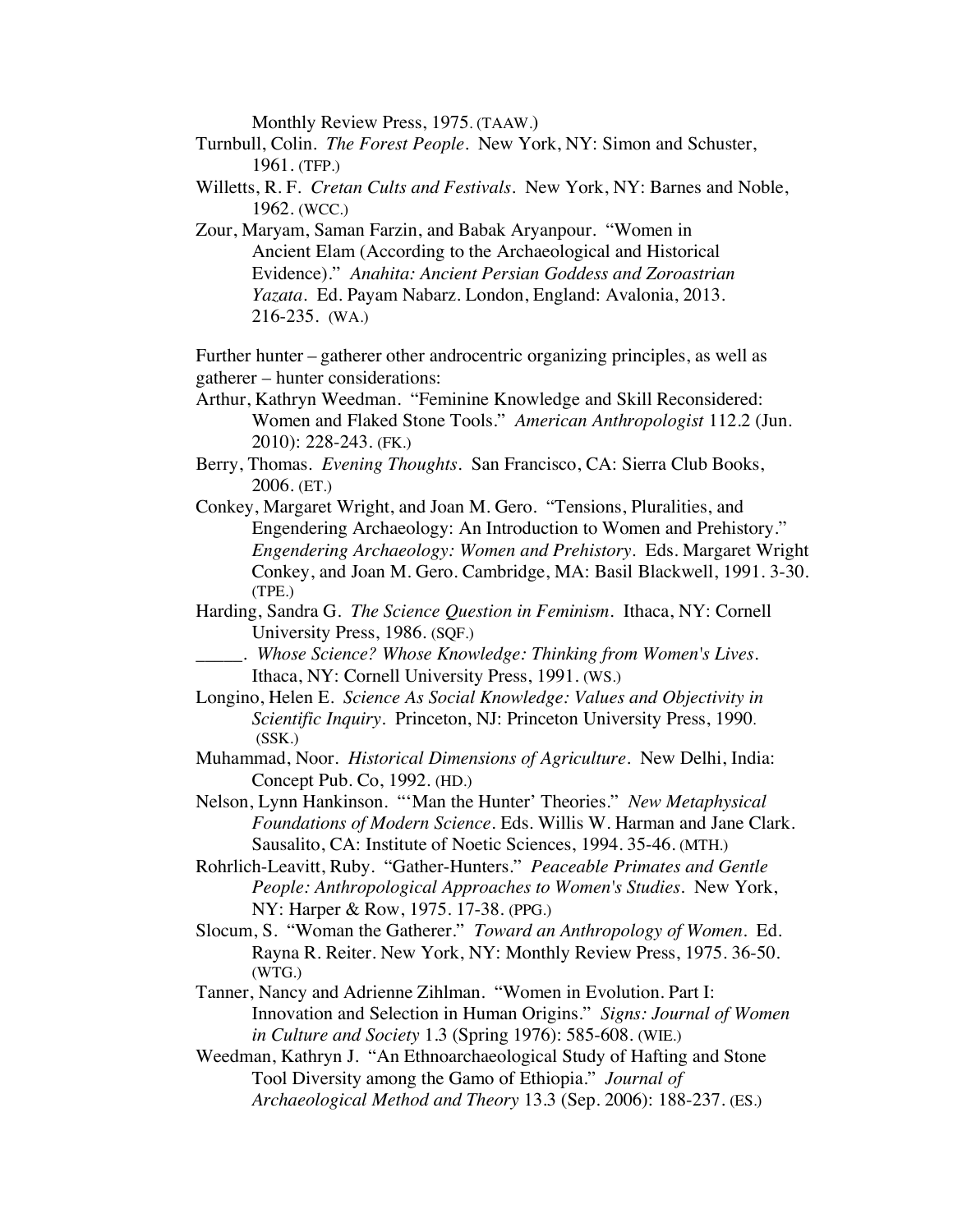Zihlman, Adrienne L. "Women in Evolution, Part II: Subsistence and Social Organization among Early Hominids." *Signs*: *Journal of Women in Culture and Society* 4.1 (Autumn 1978): 4-20. (WIE2.)

Further agriculture and expansion research:

- Özdoğan, Mehmet. "Archaeological Evidence on the Westward Expansion of Farming Communities from Eastern Anatolia to the Aegean and the Balkans." *Current Anthropology* 52.S4 (October 2011): S415-S430. (AE.)
- Shryock, Andrew, Daniel L. Smail, and Timothy K. Earle. *Deep History: The Architecture of Past and Present*. Berkeley, CA: University of California Press, 2011. (DH: 242-272.)
- Zimmer, Carl. "The First Farmers." *New York Times*, Oct. 18, 2016: D31, D6. (TFF.)

Further research on ancient gather-hunters: 8000/7000-5000, Early Neolithic; 7250-6150, Çatal Hüyük, Anatolia (Central Turkey); and 7000, Jericho, Canaan/Palestine: Mesolithic to Neolithic. (RGS.)

Further Anatolian plus Hittite research: 7100-6300, Cathedra Goddess of the Beasts, Çatal Hüyük, Anatolia; 7040-3500, Hacilar, Anatolia; 4400-2500, Kurgan Invasions Bring Catastrophic Destruction to Old Europe; 4000, Alaca Hüyük, Anatolia; 3500, Anatolia, Arinna, and Other Goddesses; 3000, Founding of Troy; 3000-2000, Anatolia, Kubaba and the Hittites; 2500, Troy, Anatolia; 2000, Anatolia; 2000, Indo-European Tribes; 1790-1700, Goddess of Kultepe, Anatolia; 1450-1260, Hattusa and Yazilikaya, Anatolia; 1400, Cybele and Buyukkale/Bogazkoy, Anatolia; 1320, Palestine - Assyria - Exodus of Hebrews from Egypt; 1260, Hittites, Anatolia; 1200, Perge, Anatolia; 1200-1000, Phrygians in Anatolia: 1184, Hittites and Trojan War, c. 1200; 1100-800, Mediterranean Dark Ages; 1050-850, Kubaba and Kubat, Anatolia; 750-650, Cybele and King Midas, Anatolia; 650-550, Anatolia; 630-620, Goddess Kore, Izmir Turkey; 588-587, Cybele's Dedication, Rome; 585-300, Lydia Replaces Phrygia, Anatolia; 282-263, Demeter's Priene Temple, Anatolia; 204, Cybele to Rome; 200, The Great Cybele: Magna Mater at Santoni Sicily; and 200, Greece and Pergamon, Anatolia. (RGS.) (For CE entries see: 324, St. Peter's Basilica; 432- 440, Santa Maria Maggiore; 410, Cybele and Fall of Rome; 1207-1273, Rumi and Mother; and 1870, Lyon's Basilica Built Over Cybele's Pagan Temple.) (RG.)

Further Çatal Hüyük research:

- Anthony, David W. *The Horse, the Wheel, and Language: How Bronze*–*Age Rides from the Eurasian Steppes Shaped the Modern World*. Princeton, NJ: Princeton University Press, 2007. (HWL.)
- Dietrich, Bernard C. *The Origins of Greek Religion.* Berlin, Germany: Walter de Gruyter, 1974: 11, 96-106. (OGR.)
- Gimbutas, Marija Alseikaite. *The Civilization of the Goddess: The World of Europe*. San Francisco, CA: Harper, 1991. 238-9. (COG.)
- Hodder, Ian. *Towards Reflexive Method in Archaeology: The Example at Çatalhöyük*. Cambridge, England: McDonald Institute for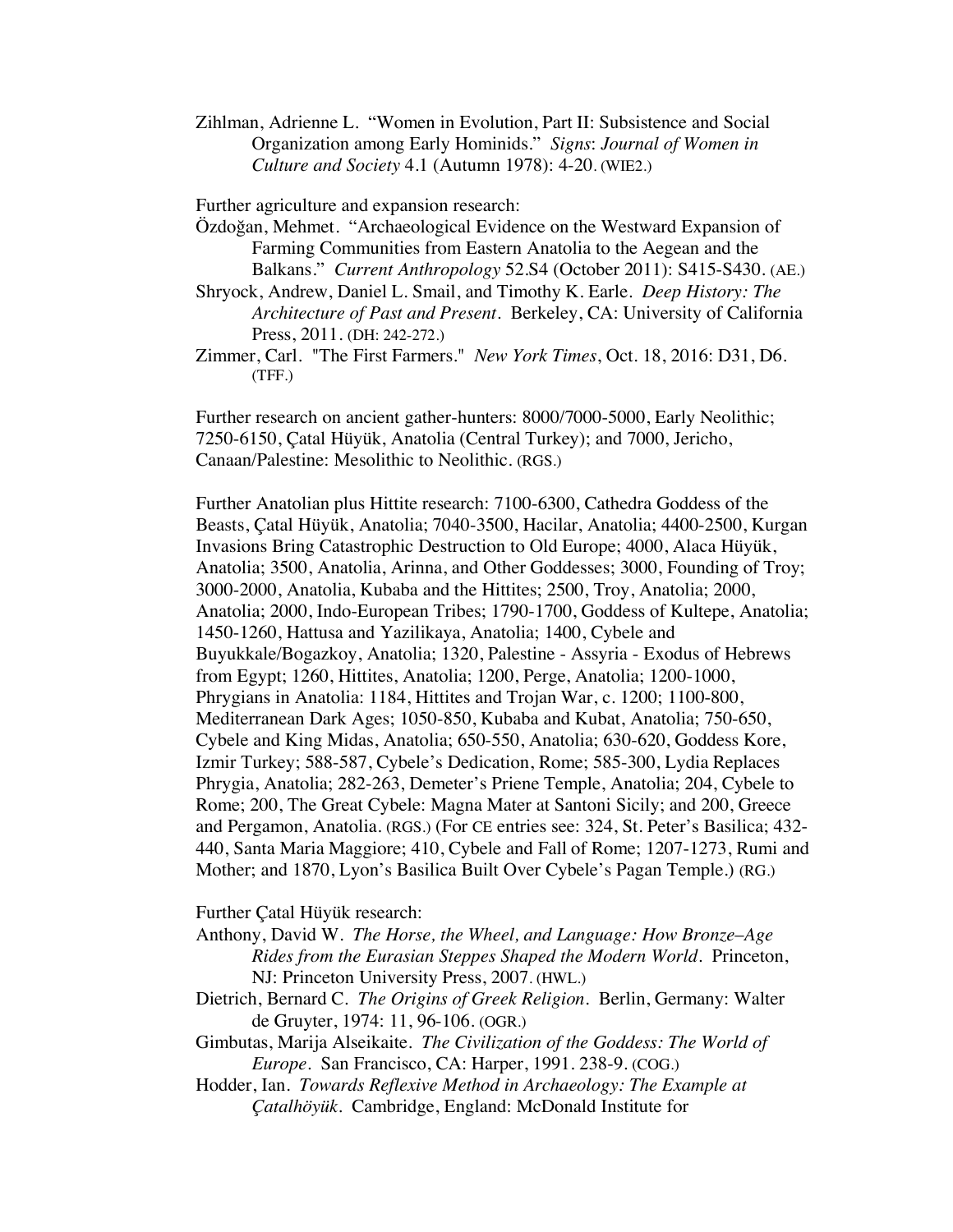|              | Archaeological Research, University of Cambridge, 2000. (TR.)                     |
|--------------|-----------------------------------------------------------------------------------|
|              |                                                                                   |
|              | Quarterly 76, no. 1 (2003): 55–69, (ARL: 56.)                                     |
|              | ____. "Women and Men at Catalhöyük." Scientific American 290.1                    |
|              | $(2004): 76-83.$ (WMC.)                                                           |
|              | _____. The Leopard's Tale: Revealing the Mysteries of Çatalhöyük. New             |
|              | York, NY: Thames & Hudson, 2006. (LT.)                                            |
|              | Hodder, Ian, Ed. Religion in the Emergence of Civilization. Cambridge             |
|              | University Press, New York: 2010. (REC.)                                          |
|              | Mellaart, James. Çatal Hüyük: A Neolithic Town in Anatolia. New York, NY:         |
|              | McGraw-Hill, 1967. (CH.)                                                          |
|              | _____. <i>Excavations at Hacilar</i> . Edinburgh, Scotland: Published for British |
|              | Institute of Archaeology at Ankara. Edinburgh University Press, 1970.             |
| (EAH.)       |                                                                                   |
|              | The Neolithic of the Near East. London, England: Thames & Hudson,                 |
| 1975. (NNE.) |                                                                                   |
|              | Rountree, Kathryn. "Archaeologists and Goddess Feminists at Çatalhöyük: An        |
|              | Experiment in Multivocality." Journal of Feminist Studies in Religion             |
|              | 23.2 (Fall 2007): 7-26. (AGFC.)                                                   |
|              | Schmidt, Klaus, and Mirko Wittwar. Göbekli Tepe: A Stone Age Sanctuary in         |
|              | South-Eastern Anatolia. Berlin, Germany: Ex Oriente e.V., 2012. (GT.)             |
|              |                                                                                   |
|              | For Çatal Hüyük electronic resources:                                             |
|              | http://www.catalhoyuk.com:8080/archive_reports/2005/index_backup.html             |
|              |                                                                                   |
|              | For a comparative study of Jomon Dogu and Neolithic figures:                      |
|              | Bailey, Douglass, Andrew Cochrane, and Jean Zambelli. Unearthed: A                |
|              | Comparative Study of Jomon Dogu and Neolithic Figurines. Norwich,                 |
|              | England: S. I. Sainsbury Centre, 2010. (U.)                                       |
|              | Carter, Susan Gail. "The Dogu Figures of the Jomon: An Introduction." The         |
|              | Journal of Archaeomythology 5 (Winter 2009): 41-60. (DF.)                         |
|              | Habu, J. Ancient Jomon of Japan. Cambridge, England: Cambridge                    |
|              | University Press, 2004. (AJJ.)                                                    |
|              | Oh, Amana Chung Hae. Comparative Structural Analysis of the Pottery               |
|              | Decorations from the Katsusaka Culture in the Chubu Highlands, Japan              |
|              | $(c. 3,300-2,900 \text{ BCE})$ . Diss. CIIS, 2006. Ann Arbor, MI: ProQuest/UMI, 6 |
|              | Feb. 2011. (Publication No. AAT 3218524.) (CWJ.)                                  |
|              |                                                                                   |
|              | Further double/twin goddess and double-axe research: 30,000 Labyrinths, Spirals,  |
|              | and Meanders; 26,000, Grimaldi Caves; 25,000-20,000, Goddess of Laussel;          |
|              | 6000, Sicilians to Malta: 5500-3500, Cucuteni (Tripolye) Culture, Eastern         |
|              | Europe; 5400-4100, Vinca Culture and Bird and Snake Culture; 5200, Malta and      |
|              | Gozo; 4400-2500, Olympus Hera; 4000, Alaca Hüyük, Anatolia; 3500, Anatolia,       |
|              | Arinna, and Other Goddesses; 3000, Middle Indo-European Bronze Age; 3,000,        |
|              | Tell Brak; 2600-2000, Early Bronze Age, Crete, Chthonian; 1790-1700, Goddess      |
|              | of Kultepe, Anatolia; 1750, Ishtar; 1000, Double Goddess Transition; 630-620,     |
|              |                                                                                   |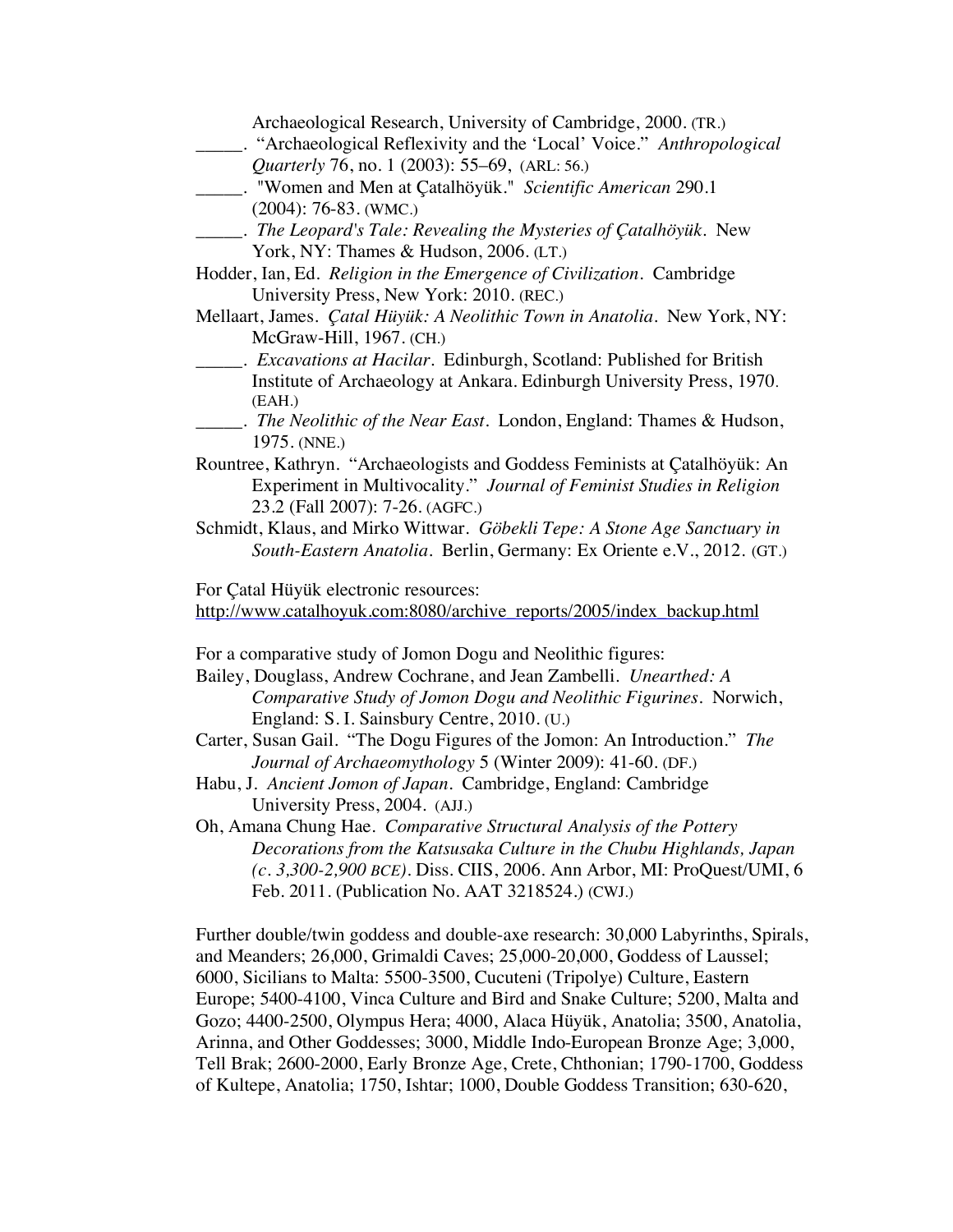Goddess Kore, Izmir Turkey; 500, Greek Mysteries; and 282-263, Demeter's Priene Temple. (RGS.)

IMAGE: MAP: BLACK ANATOLIAN GODDESSES INC. PERGE: (ANATOLIA) TURKEY. PHOTO: © GSA. DESCRIPTION: MAP OF BLACK ANATOLIAN GODDESSES INCLUDING ANA TANRICA, (ANATOLIA) TURKEY. SLIDE LOCATION TURKEY, SHEET 45A, ROW 1, SLEEVE 1, SLIDE #436, BCE. CO\_TUR\_S45A\_R1\_SL1\_S436.jpg SHOT ON LOCATION: EPHESUS MUSEUM (EFES MUZESI): SELCUK, (ANATOLIA) TURKEY. NOTE 1: FIELDWORK PROJECT 1986.

IMAGE: SITE OF ÇATAL HÜYÜK IN OCTOBER 1989: NEAR KONYA, (ANATOLIA) TURKEY.

PHOTO: © GSA. DESCRIPTION: AERIAL VIEW OF ÇATAL HÜYÜK IN OCTOBER 1989. SLIDE LOCATION TURKEY, SHEET 74, ROW 1, SLEEVE 5, SLIDE #974, BCE. CO\_TUR\_S74\_R1\_SL5\_S974

SHOT ON LOCATION: ÇATAL HÜYÜK: NEAR KONYA, (ANATOLIA) TURKEY. NOTE 1: ACCORDING TO THE ÇATAL HÜYÜK SITE SUPERVISOR IN 1989, OVER TWO HUNDRED SITES REMAINED TO BE EXCAVATED. FOR CURRENT UPDATES, SEE REPORTS BY ARCHAEOLOGIST IAN HODDER. NOTE 2: FIELDWORK PROJECT 1986.

IMAGE: MAP: BLACK ANATOLIAN GODDESSES INC. PERGE: (ANATOLIA) TURKEY. PHOTO: © GSA. DESCRIPTION: MAP OF BLACK ANATOLIAN GODDESSES, (ANATOLIA) TURKEY.

SLIDE LOCATION TURKEY, SHEET 45A, ROW 1, SLEEVE 1, SLIDE #436, BCE. CO\_TUR\_S45A\_R1\_SL1\_S436.jpg

SHOT ON LOCATION: EPHESUS MUSEUM (EFES MUZESI): SELCUK, (ANATOLIA) TURKEY.

NOTE 1:

THE VENERATION OF THE DARK MOTHERS BEGAN TO SPREAD THROUGHOUT ALL CONTINENTS FOLLOWING THE AFRICAN INTERCONTINENTAL DISPERSIONS, INCLUDING ANATOLIAN TRADE ROUTES (AO: 1-2; RGS).

NOTE 2: FIELDWORK PROJECT 1986.

IMAGE: DEITY ANA TANRICA: ÇATAL HÜYÜK, (ANATOLIA) TURKEY. \* PHOTO: © GSA. DESCRIPTION: ANA TANRICA (LADY OF THE BEASTS) SEATED BETWEEN LIONESSES/FELINES: NEOLITHIC SITE OF ÇATAL HÜYÜK, ANATOLIA. SLIDE LOCATION TURKEY, SHEET 45, ROW 1, SLEEVE 5, SLIDE #425a, 6500-6000 BCE.

CO\_TUR\_S45\_R1\_SL5\_S425a.jpg

SHOT ON LOCATION: MUSEUM OF ANATOLIAN CULTURES: ANKARA, (ANATOLIA) TURKEY.

NOTE 1: \* LADY OF THE ANIMALS, EARLIEST KNOWN FIGURE OF CYBELE. ÇATAL HÜYÜK, LEVEL II. (CAA: FIG 5; 13-37; LOG: 107.) AN ICONOGRAPHIC INTERPRETATION OF THE CATHEDRA (THRONE) GODDESSES INCLUDES HIEROS GAMOS. (APL: 2-23-1999.)

NOTE 2: "THE HIEROS GAMOS FROM WHENCE A ROYAL SOVEREIGN GETS HIS [OR HER] POWER AND THIS IS THE GODDESS HERSELF (APL: 2-23-1999)."

NOTE 3: CAMERON PROPOSES THAT THE LADY OF THE BEASTS (ANA TANRICA) IS SEATED NOT BETWEEN LIONS BUT LIONESSES. (SA: 8.)

NOTE 4: FIELDWORK PROJECT 1986.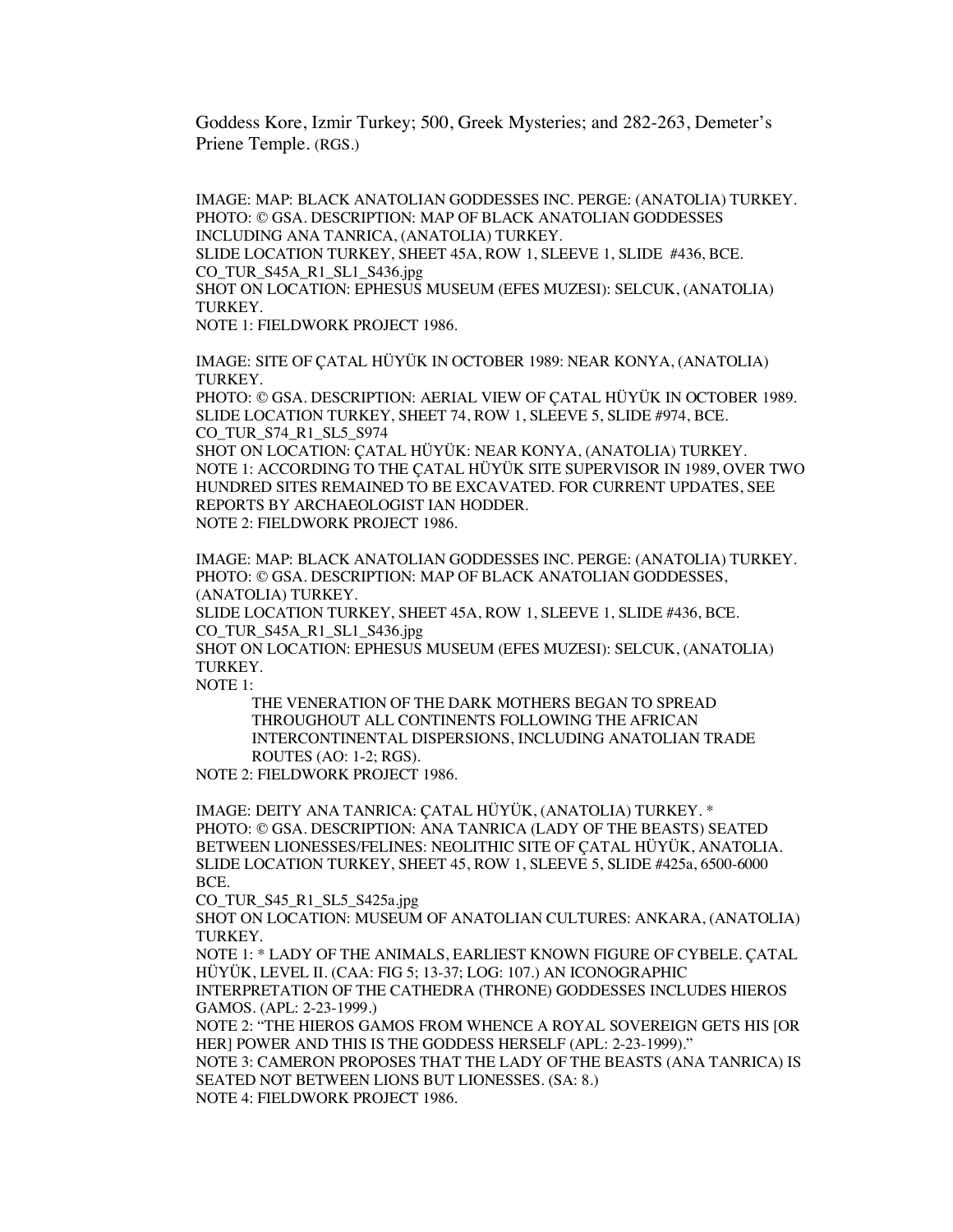IMAGE: LADY OF THE BEASTS (CYBELE): ÇATAL HÜYÜK, (ANATOLIA) TURKEY. PHOTO: © GSA. DESCRIPTION: LADY OF THE BEASTS OR LADY OF THE ANIMALS \* (EARLIEST KNOWN FIGURE OF CYBELE), SEATED BETWEEN TWO LIONS/FELINES: ÇATAL HÜYÜK.

SLIDE LOCATION RE-GENESIS PHASE 2, SHEET 2, ROW 3, SLEEVE 5, SLIDE #583, 6000 BCE.

IT\_RPT\_S2\_R3\_SL5\_S583.jpg VS. > IT\_RPT\_R3\_SL5\_S583.jpg

SHOT ON LOCATION: MUSEUM OF ANATOLIAN CULTURES: ANKARA, (ANATOLIA) TURKEY.

NOTE 1: \* LADY OF THE ANIMALS, EARLIEST KNOWN FIGURE OF CYBELE. ÇATAL HÜYÜK, LEVEL II. (CAA: 15, FIG. 5; LOG: 107.)

NOTE 2: AN ICONOGRAPHIC INTERPRETATION OF THE CATHEDRA (ENTHRONED) GODDESS INCLUDES HIEROS GAMOS. (APL: 2-23-1999.)

NOTE 3: "THE HIEROS GAMOS FROM WHENCE A ROYAL SOVEREIGN GETS HIS [OR HER] POWER AND THIS IS THE GODDESS HERSELF (APL: 2-23-1999)."

NOTE 4: CAMERON PROPOSES THAT THE LADY OF THE BEASTS IS SEATED NOT BETWEEN LIONS BUT LIONESSES. (SA: 8.)

NOTE 5: FIELDWORK PROJECT 1986.

PHOTO NOTE: ILLUSTRATION ENHANCEMENT, CHRISI KARVONIDES.

IMAGE: SEATED GODDESS IN LOTUS POSITION: ÇATAL HÜYÜK (HÖYÜK), (ANATOLIA) TURKEY.

PHOTO: © GSA. DESCRIPTION: SEATED (OR CATHEDRA) GODDESS IN LOTUS POSITION, LIMESTONE, ÇATAL HÜYÜK, (ANATOLIA) TURKEY.

SLIDE LOCATION RE-GENESIS PHASE 2, SHEET 2, ROW 3, SLEEVE 4, SLIDE #576,  $6<sup>m</sup>$ MIL. BCE.

IT\_RPT\_S2\_R3\_SL4\_S576.jpg

SHOT: MUSEUM OF ANATOLIAN CULTURES: ANKARA, (ANATOLIA) TURKEY. NOTE 1: FIELDWORK PROJECT 1986.

IMAGE: MYTHOLOGY OF THE MOON CONCEIVED AS A FEMALE: ÇATAL HÜYÜK, (ANATOLIA) TURKEY.

PHOTO: © GSA. DESCRIPTION: ÇATAL HÜYÜK (HÖYÜK) MODEL INC. FROG GODDESS AND BIRTHING BULL SHRINE VI.

SLIDE LOCATION, SHEET RE-GENESIS PHASE 2, SHEET 2, ROW 3, SLEEVE 3, SLIDE #566, 7250-6150 BCE.

IT\_RPT\_S2\_R3\_SL3\_S566.jpg

ON LOCATION: MUSEUM OF ANATOLIAN CULTURES: ANKARA, (ANATOLIA) TURKEY.

NOTE 1: ALSO, SEE A SIMILAR FROG REPTILE-LIKE ICONOGRAPHY AT ANATOLIAN GÖBEKLI TEPE. (GT: 92, FIG. 25.)

NOTE 2: FIELDWORK PROJECT 1986.

IMAGE: ÇATAL HÜYÜK DOUBLE DISK GODDESSES: (ANATOLIA) TURKEY. ILLUSTRATION: © GSA. DESCRIPTION: ÇATAL HÜYÜK (HÖYÜK) DOUBLE GODDESSES, (ANATOLIA) TURKEY. SLIDE LOCATION , SHEET , ROW , SLEEVE , SLIDE # , BCE. ON LOCATION: ILLUSTRATION/IMAGE IN PROCESS. NOTE 1: FIELDWORK PROJECT 1986. PHOTO NOTE: FOR FURTHER INFORMATION ON THE IMAGE OF THE DOUBLE GODDESS SEE: (DG: 43, FIG. 1.25; 14, FIG. 0.9.) (ALSO, ACI: 55, FIG. A 50; CH: 201, FIG. 70 -71.) PHOTO NOTE: FOR FURTHER RESEARCH AND IMAGES: RESOURCE: (OSSEMAN'S ANATOLIAN/TURKISH INDEXES.)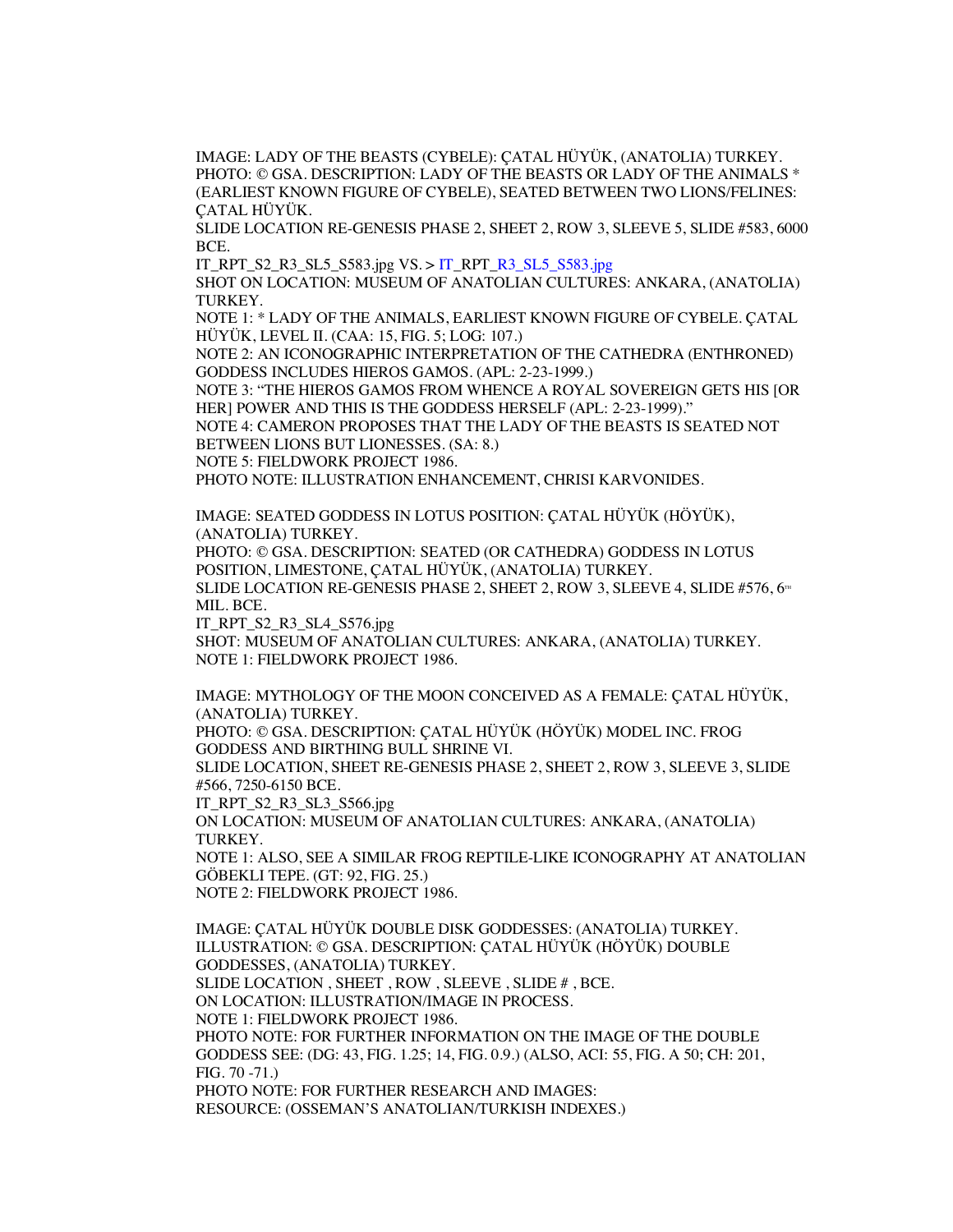RESOURCE: (MUSEUM ART RESOURCE.) RESOURCE: (BRITISH MUSEUM: LONDON, ENGLAND.) RESOURCE: (ARCHAEOLOGY, ARCHITECTURE & ART.)

IMAGE: VULTURES: ÇATAL HÜYÜK, (ANATOLIA) TURKEY. PHOTO: © GSA. DESCRIPTION: ILLUSTRATION OF VULTURE (REGENERATION) SHRINE FRESCO FROM A ÇATAL HÜYÜK, SYMBOL OF ANATOLIA. SLIDE LOCATION TURKEY, SHEET 51, ROW 2, SLEEVE 1, SLIDE #561, BCE. CO\_TUR\_S51\_R2\_SL1\_S561.jpg SHOT ON LOCATION: MUSEUM OF ANATOLIAN CULTURES: ANKARA, (ANATOLIA) TURKEY. NOTE 1: FOR FURTHER VULTURE REFERENCE, SEE VULTURE BIRD DEITY NEKHBET (ALSO, NECHBET, NEKHEBIT) IN: (RGS: 2300-2100 BCE, EDFU, EGYPT, AND 1500 BCE, KARNAK, EGYPT.) NOTE 2: FIELDWORK PROJECT 1986. PHOTO NOTE: FOR FURTHER VULTURE RESEARCH AND IMAGES: RESOURCE: (OSSEMAN'S ANATOLIAN/TURKISH INDEXES.) RESOURCE: (MUSEUM ART RESOURCE.) RESOURCE: (BRITISH MUSEUM: LONDON, ENGLAND.) RESOURCE: (ARCHAEOLOGY, ARCHITECTURE & ART.)

IMAGE: CATHEDRA THRONE DEITY: UR, BABYLON. PHOTO: © GSA. DESCRIPTION: TERRACOTTA CATHEDRA THRONE DEITY, UR. SLIDE LOCATION NEAR EAST, SHEET 11, ROW 3, SLEEVE 4, SLIDE #13, 2000-1050 CU\_NEA\_S11\_R3\_SL4\_S13.jpg VS. > CU\_NEA\_S11\_R3\_SL3\_S13.jpg SHOT ON LOCATION: BRITISH MUSEUM: LONDON, ENGLAND. NOTE 1: AN ICONOGRAPHIC INTERPRETATION OF THE CATHEDRA (THRONE) INCLUDES HIEROS GAMOS. (APL: 2-23-1999.) NOTE 2: "THE HIEROS GAMOS FROM WHENCE A ROYAL SOVEREIGN GETS HIS [OR HER] POWER AND THIS IS THE GODDESS HERSELF (APL: 2-23-1999)." NOTE 3: FIELDWORK PROJECT 1998-2002. PHOTO NOTE: ILLUSTRATION ENHANCEMENT, CHRISI KARVONIDES.

IMAGE: CATHEDRA MOTHER GODDESS ASHERAH: TEL TAANACH, CANAANITE (NORTHERN ISRAEL.)

ILLUSTRATION: © GSA. DESCRIPTION: MOTHER GODDESS ASHERAH (OR ASTARTE) (GGL: 147) SEATED ON A CATHEDRA THRONE BETWEEN TWO LIONESSES. LOCATION TEL TAANACH.

ON LOCATION. CATHEDRA MOTHER GODDESS ASHERAH: TEL TAANACH, CANAANITE (NORTHERN ISRAEL.) IMAGE IN PROCESS.

NOTE 1**:** ASHERAH WAS THE PROTOTYPICAL MOTHER GODDESS OF THE SEVENTY CANAANITE GODS AND KNOWN AS "*QNYT* '*LIM*, 'PROCREATRESS OF THE GODS' OR '*UM L*(*M'*): 'MOTHER OF THE GODS'" (AMST: 4).

NOTE 2: GODDESS ASHERAH WAS WORSHIPED IN ISRAEL FROM THE DAYS OF THE FIRST SETTLEMENT IN CANAAN, AS THE HEBREWS HAD TAKEN OVER THE CULT [CULTURES] OF THIS GREAT MOTHER GODDESS FROM THE CANAANITES. (HG: 45.) NOTE 3: AN ICONOGRAPHIC INTERPRETATION OF THE CATHEDRA GODDESS INDICATES HIEROS GAMOS. (APL: 2-23-1999.)

NOTE 4: "THE HIEROS GAMOS FROM WHENCE A ROYAL SOVEREIGN GETS HIS [OR HER] POWER AND THIS IS THE GODDESS HERSELF (APL: 2-23-1999)." NOTE 5: FIELDWORK PROJECT.

PHOTO NOTE: ILLUSTRATION ENHANCEMENT, CHRISI KARVONIDES.

IMAGE: FRIEZE WITH BULL AND HORNS: ÇATAL HÜYÜK, (ANATOLIA) TURKEY. PHOTO: © GSA. DESCRIPTION: PAINTED RED OCHER \* FRIEZE OF BULL AND HORNS, ÇATAL HÜYÜK, (ANATOLIA) TURKEY.